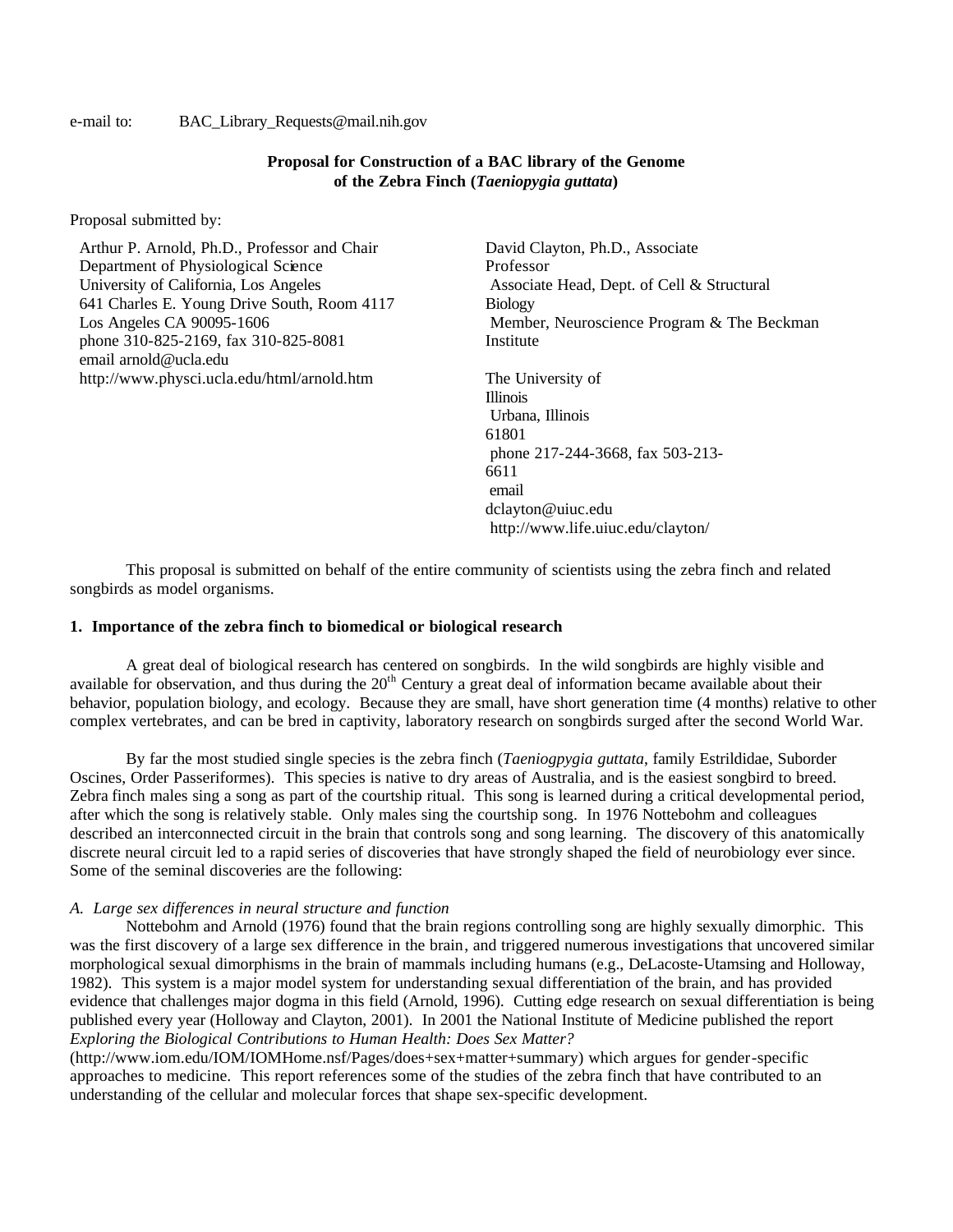#### *B. The Neural Basis of Learning*

Zebra finches copy their songs from their fathers during an early critical period of development. Study of the neurons in the neural circuit therefore offers tremendous advantages for understanding the cellular events that open critical periods of development and that underlie synaptic plasticity and learning. This system has become one of a very small group of model systems for the study of the cellular and molecular basis of vertebrate learning. Molecular studies of song learning have contributed to an understanding of the functional biology of molecules such as synuclein, which was discovered independently in a screen for genes regulated during song learning and subsequently found to be centrally involved in Parkinson's and other neurodegenerative diseases [1].

### *C. Adult Neurogenesis*

In 1984 Goldman and Nottebohm showed that the adult songbird brain makes new neurons, overturning the universally held belief that neurogenesis does not occur in adults. This discovery led to studies proving that significant neurogenesis occurs daily in the adult rodent and primate brain. It is fair to say that research in songbirds led to a large shift in the field of neurology, so that a major modern goal is to control the development of stem cells so that they can be introduced into the brain to replace or repair damaged neural circuits. This sea change in neurology was foreshadowed by Nottebohm?s 1985 book, *Hope for a New Neurology,* and is highlighted in NIH Publication 01-4602 *What we learned from songbirds.* The adult songbird telencephalon remains one of the best places to study the functional significance and control of adult neurogenesis.

#### *D. Auditory processing and sensory-motor integration*

In order to copy its father's song, the young zebra finch receives sensory input and uses that neural activity to sculpt motor output via auditory feedback. The songbird is a model system for study of this complex auditory processing and sensory-motor integration. One breakthrough was the discovery that perception of novel song causes upregulation of the immediate-early gene ZENK in specific brain regions (Mello et al., 1992). Expression of ZENK has proved to be a valuable tool for studying neural processing.

#### *E. Influences of steroid hormones on neural networks*

Sex steroid hormones cause seasonal changes in the synaptic organization of the neural song circuit, a phenomenon first discovered in songbirds (Nottebohm, 1981; DeVoogd and Nottebohm, 1981) and subsequently found in other circuits in mammals (e.g., Kurz et al., 1986). The songbird brain is a model system for understanding changes in the adult brain induced by hormones.

### *F. Functional importance of steroid synthesis in brain*

The zebra finch is unusual because estrogen is synthesized in brain at a rate high enough to contribute to circulating levels of estrogen in the blood. Recently estrogen of neural origin has been implicated in causing masculine patterns of neural development (Holloway and Clayton, 2001), the first time that sex steroids of neural origin have been directly related to sex differences in neural development.

Most studies of songbirds to date come from the fields of neuroscience, behavior, and ecology. The work on songbirds has been held back because of a dearth of genetic information which could be used as a foundation for studies of molecular and cell biology. Studies by neurobiologists and behaviorists have uncovered a series of incredible phenomena (neurogenesis, learning, sex differences, steroid synthesis in brain) that raise numerous questions about the underlying molecular and cell biology. The field has attracted a generation of young cell/molecular biologists who are beginning to characterize the molecular basis of these phenomena. Severely lacking are genetic reagents important for understanding the structure of the genome and the genes it encodes. If we had a zebra finch genomic BAC library, it would provide us with a powerful set of new reagents for functional biological studies.

It is important to emphasize that the functional biology research on songbirds has had dramatic impact on concepts of brain development and function in humans because the concepts developed first from discoveries on songbirds have been subsequently found to be generally true also in mammals.

## **2. Uses to which the zebra finch BAC library would be put**

*THEME 1: Obtain full coding and regulatory sequences for genes with already identified functional significance*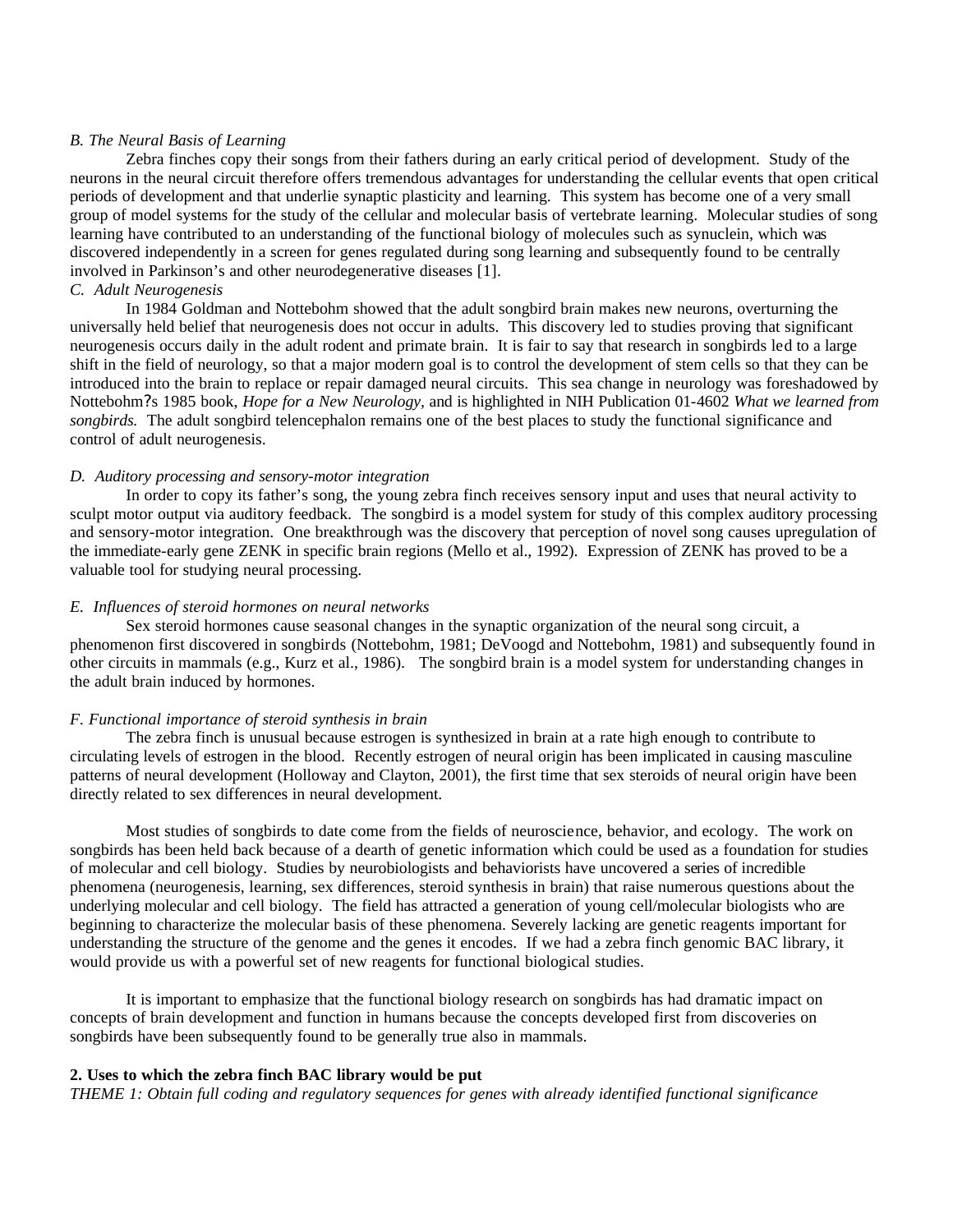Specific gene products have already been identified that have roles in learning, adult neurogenesis, sexual differentiation, and steroid synthesis in brain. One goal is to begin direct analysis of the DNA elements that regulate their expression, and to reintroduce altered forms of these gene products into the nervous system to test for functional consequences. Examples of known genes include: zenk, synuclein, aromatase, estrogen and androgen receptors, cannabinoid receptor, retinoic acid binding protein, and sexually dimorphic genes such as protein L7 and neurocalcin. Although any one of these projects could be pursued independently with conventional phage-based genomic cloning approaches, having a BAC library available would greatly expedite the overall effort. Identification of a single BAC clone by specific cDNA screening has a reasonable chance of providing not only the entire coding sequence, but also the majority of associated gene regulatory elements*.* 

## *THEME 2: Platform for development of gene transfer approaches to analyze functional consequences of specific mutations, and to define control elements that underlie normal patterns of regulation in vivo.*

In many ways the zebra finch is an ideal vehicle for developing and applying targeted gene transfer methods. The song system is composed of a distributed set of discrete, large anatomical nuclei with defined interconnections, making it quite suitable for microinjection approaches. A rich set of behavioral assays is available for study of the functional consequences of specific gene transfer. Pilot studies in the Clayton lab have demonstrated that zebra finch neurons in the brain are readily infectable with both HSV and AAV gene vectors. Wade-Martins et al (2001) have shown that BACs can be readily ported into an HSV amplicon system for efficient introduction of sequences >100 KB into cells. The profound advantage of BACs is that a larger "normal" chromosomal context is preserved for the transferred gene, making it more likely that normal patterns of gene regulation will occur (Heintz, 2000). This could be critical for functional studies, and also may facilitate the identification of critical gene regulatory regions by mutational approaches.

## *THEME 3: Gene discovery and genome sequencing*

The BAC library will facilitate discovery of new genes, for example by exon trapping of sex chromosome BACs related to studies of sexual differentiation.

#### *THEME 4: Use of BACS to study highly informative mutations in individual birds*

We (Arnold lab) have been studying individual birds that have unusual sex reversal (e.g., true gynandromorphs) to understand the genetic abnormalities that interfere with sexual differentiation. The lack of a BAC library has severely hampered our effects to understand the genetic and chromosomal linkage of these critical abnormalities.

# *THEME 4: Other applications*

a) facilitate sequencing of parts (and eventually all) of the songbird genome

- b) map genes and ESTs to specific chromosomes
- c) studies of populations genetics and ecology, genetic polymorphisms

d) studies of the structure and organization of the zebra finch genome in evolutionary relation to chicken, human, and other vertebrates

We are strongly convinced that the existence of a BAC library will catalyze numerous research projects that could not be contemplated in the absence of this resource.

# **3. Size of the research community that could potentially use the BAC library and the community's interest in and support for having a BAC library**

A search of the NIH CRISP database indicates that the following currently funded grants list ? zebra finch? or ? canary? in the title or abstract: 13 R01, 2R03, 3F31/F32. Search further for ?songbird? identifies an additional 16 R01, 10 F31/F32, and 7 others including one P01. A conservative estimate of the amount of funding these grants provide in a single year is in excess of \$10 million. The numbers of years of support previously awarded just for these *currently funded* grants is 250 grant-years (61 grants total). A publicly available BAC library will have wide impact on the success of these already funded projects.

The zebra finch has emerged as an important model avian species, probably second only to the chicken in the number of papers published in recent years. A Medline search for ? zebra finch? retrieves about 260 papers published since 1990. In comparison, a search for ?Meleagris?, the genus of the turkey, retrieves about 140. Roughly 60 laboratories around the world study the neural circuit for song,, and we know of approximately 40 in the USA. Many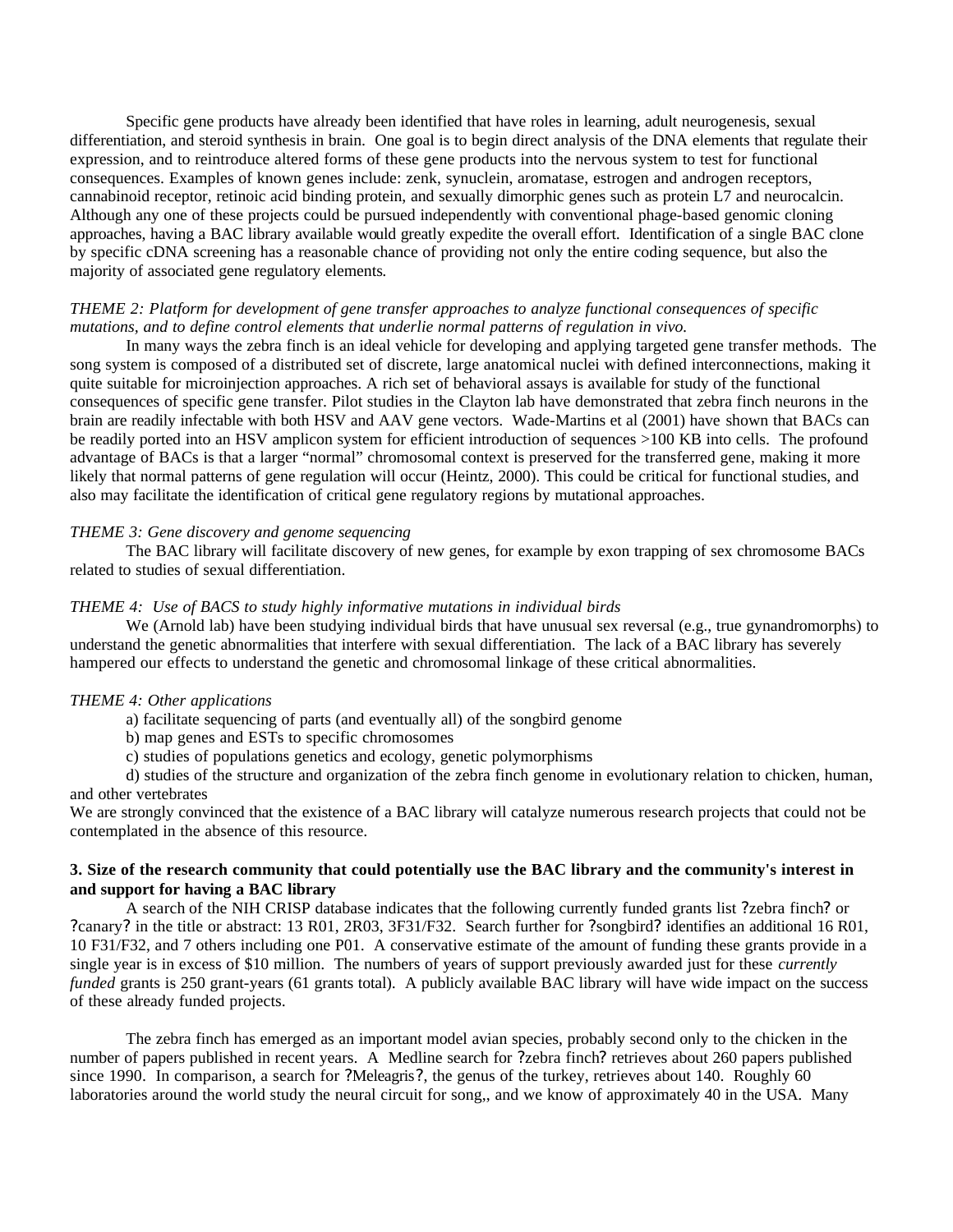more investigators study songbirds in the context of field biology and other behaviors. Three members of the US National Academy of Sciences (Peter Marler, Fernando Nottebohm, and Masakazu ?Mark? Konishi) have built their careers on the study of song behavior and the neural circuit controlling song and vocal learning.

We recently sent an email request to virtually all of the 40 lab heads in the USA asking for expressions of interest in a zebra finch BAC library. Twenty laboratory heads responded on short notice with enthusiastic support for this application, including some who study songbirds as models of autism, mental retardation, and other human diseases. Below are copies of two email messages from Drs. Nottebohm and Konishi supporting this application:

Date: Mon, 5 Nov 2001 14:48:03 -0500 To: arnold@protos.lifesci.ucla.edu From: et al. et al. et al. et al. et al. et al. et al. et al. et al. et al. et al. et al. et al. et al. et al. et al. et al. et al. et al. et al. et al. et al. et al. et al. et al. et al. Fernando Nottebohm <nottebo@mail.rockefeller.edu> Subject: Your plan for constructing a BAC library.

#### Dear Art:

I am delighted to learn that you are interested in constructing a zebra finch Bacterial Artificial Chromosome library and that there is a chance that NIH might support this effort. Zebra finches have become a most useful model system to study a variety of basic processes -- vocal learning, sexual differentiation and adult neuronal replacement, among others. As you well know, approximately 50 laboratories around the world now work with this material, and that number is bound to grow as we learn more about the basic biology of this species. Because of their short reproductive cycle and special behavioral and circuitry features, they have become the mouse, or Drosophila of the avian world. There is a great need to bring to bear on this species the techniques of molecular biology. Several laboratories have started to do this, but no one to my knowledge has yet taken the bold step of starting to construct a BAC library. I and all others in our field will be much indebted to you and to NIH if this project gets under way and the BAC library gets constructed.

All best, Fernando Nottebohm

Dr. Fernando Nottebohm, Professor Rockefeller University Field Research Center Tyrrel Road, RR2, Box 38B Millbrook, New York 12545 Phone: 914-677-3059 Fax: 914-677-6491 http://www.rockefeller.edu/labheads/nottebohm/nottebohm-lab.html

Date Tue, 23 Oct 2001 105021 -0700 From Mark Konishi <konishim@its.caltech.edu> Subject BAC library To Art Arnold <arnold@ucla.edu>

I strongly endorse the proposal by Prof. Arthur P. Arnold for the development of a zebra finch BAC library. The zebra finch is an excellent model for the study of auditory memory and vocal learning. A chain of discrete brain areas controls the production of song. Cellular and molecular studies of these areas have already yielded very interesting findings such as neurogenesis in the adult brain, estrogen synthesis, sexual differentiation of the brain, an antigen unique to the forebrain song nuclei, and expression of immediate early genes after singing or hearing song. Some laboratories have already begun to use DNA chips to study gene expression associated with song learning. The main missing link in the molecular approach to the song system is genomic information. The development of a BAC library will fill this gap.

Mark Konishi, Ph.D. Bing Professor of Behavioral Biology. California Institute of Technology http://www.its.caltech.edu/~biology/brochure/faculty/konishi.html

## **4. Has the zebra finch been proposed to NHGRI or another publicly funded agency for BAC-based genomic sequencing?**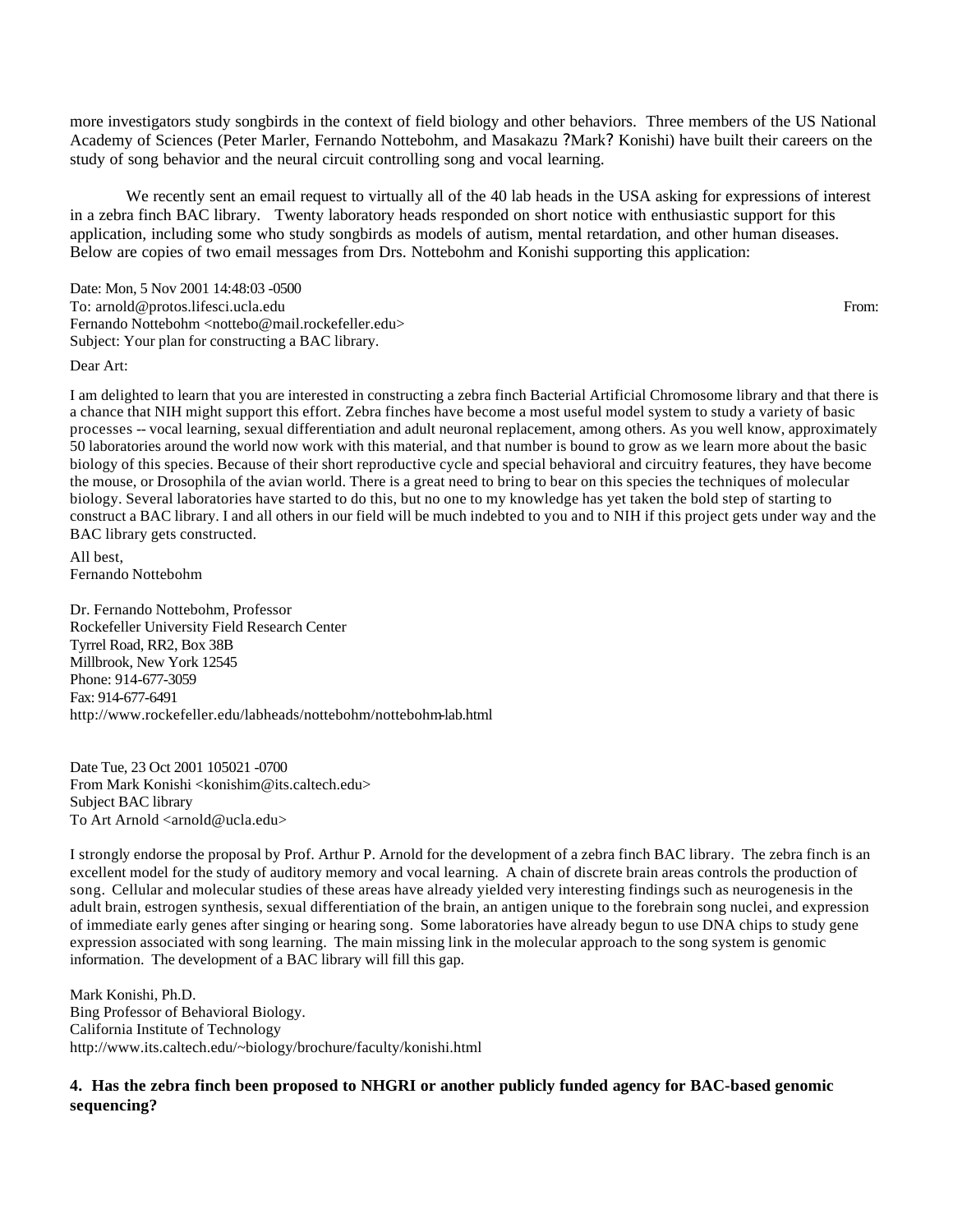This is the first application for construction of a zebra finch BAC library, to our knowledge.

## **5. Other genomic resources that are available that will complement this resource**

To date, the only resources are cDNA and genomic libraries made in individual laboratories. These are traded within the community.

## **6. The strain of the organism proposed and rationale for its selection**

There are no inbred strains available. We would select a single individual from domesticated stock.

### **7. The size of the genome**

Stevens (1996) states that the size of an avian genome is approximately 2.45 X  $10^9$  bp.

# **8. The availability of a source of DNA for construction of the BAC library**

We propose to isolate high quality genomic DNA from a single female zebra finch from our colony of domesticated zebra finches. A female is chosen because its genome includes both sex chromosomes (ZW) in contrast to the homogametic male (ZZ).

# **9. Specifications for the library (e.g., library depth, BAC insert size)**

The library depth, vector, and insert size would be selected based on the recommendation of the laboratory producing the BAC library. A BAC library with conventional properties (insert size 100kB, ~5 or greater fold coverage) would be extremely useful to us.

## **10. The time frame in which the library is needed**

We have no deadline. The library will be useful as soon as it is produced.

## **11. Other support**

We have not previously requested support for BAC library construction from other sources. We are currently planning an application to NIMH to construct a zebra finch brain cDNA microarray with 20,000 sequenced cDNAs, for public use, which would greatly complement the BAC library resource.

### **12. The need for an additional BAC library if one or more already exists**

None exists.

## **Reference List**

Arnold AP (1996) Genetically triggered sexual differentiation of brain and behavior. Horm Behav 30: 495-505.

- Clayton DF and George JM (1998) The synucleins: a family of proteins involved in synaptic function, plasticity,
- neurodegeneration and disease. Trends in Neuroscience 21:249-254.
- DeLacoste-Utamsing C, Holloway RL (1982) Sexual dimorphism in the human corpus callosum. Science 216: 1431-1432.
- DeVoogd TJ, Nottebohm F (1981) Gonadal hormones induce dendritic growth in the adult avian brain. Science 214: 202-204.
- Heintz N (2000) Analysis of mammalian central nervous system gene expression and function using bacterial artificial chromosomemediated transgenesis. Hum Mol Genet 9: 937-943.
- Holloway CC, Clayton DF (2001) Estrogen synthesis in the male brain triggers development of the avian song control pathway in vitro. Nature Neuroscience 4: 1-7.
- Kurz EM, Sengelaub DR, Arnold AP (1986) Androgens regulate dendritic length of sexually dimorphic mammalian motoneurons in adulthood. Science 232: 395-398.
- Mello CV, Vicario D, Clayton D (1992) Song presentation induces gene expression in the songbird forbrain. Proc Natl Acad Sci U S A 89: 6818-6822.
- Nottebohm F (1981) A brain for all seasons: cyclic anatomical changes in song control nuclei of the canary brain. Science 214: 1368-1370.

Nottebohm F (1985) *Hope for a New Neurology*. New York: New York Academy of Science.

- Nottebohm F, Arnold AP (1976) Sexual dimorphism in vocal control areas of the song bird brain. Science 194: 211-213.
- Nottebohm F, Stokes TM, Leonard CM (1976) Central control of song in the canary (*Serinus canarius*). J Comp Neurol 165: 457- 486.